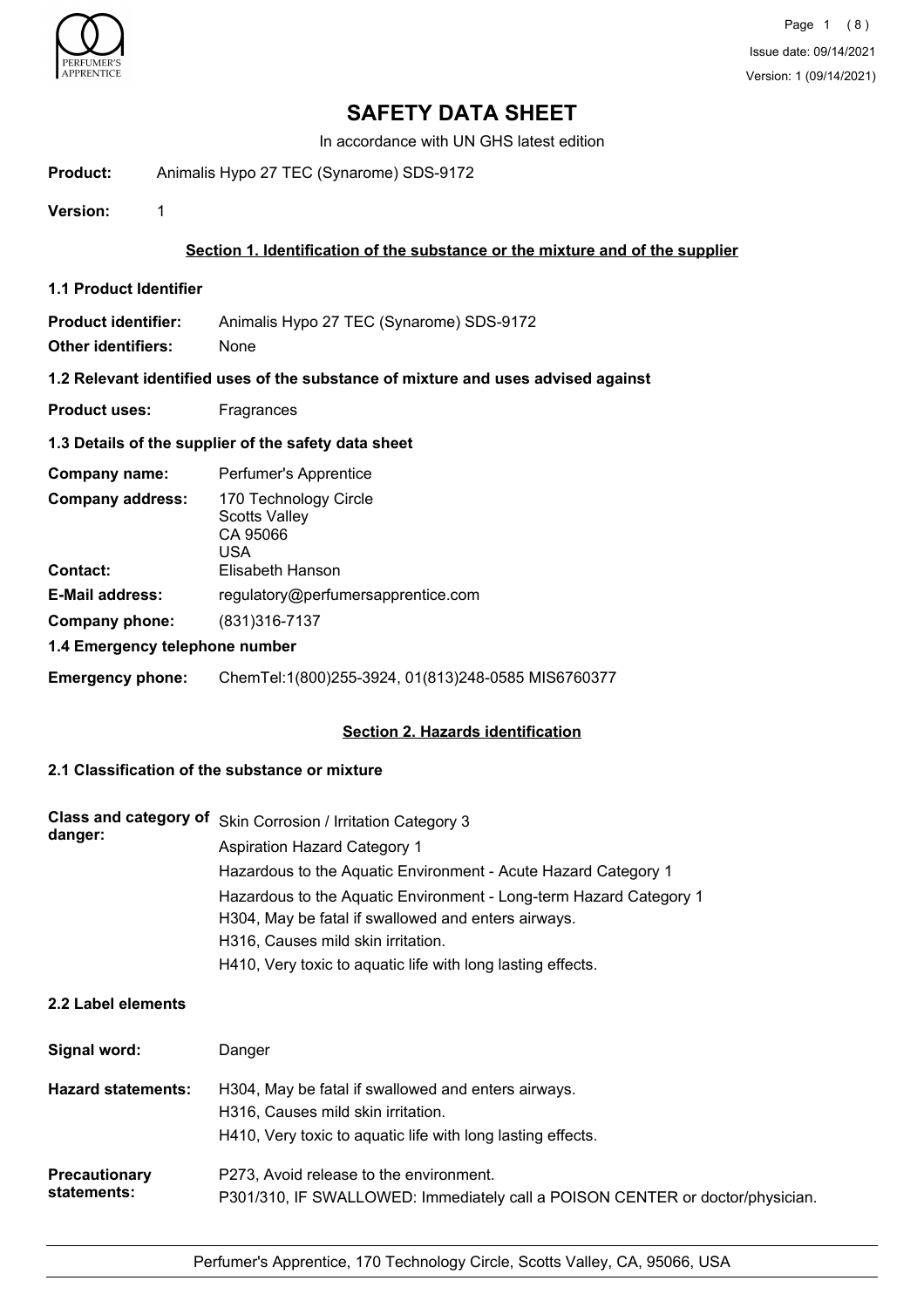

In accordance with UN GHS latest edition

**Product:** Animalis Hypo 27 TEC (Synarome) SDS-9172

**Version:** 1

P331, Do not induce vomiting.

P332/313, If skin irritation occurs: Get medical advice/attention.

P391, Collect spillage.

P405, Store locked up.

P501, Dispose of contents/container to approved disposal site, in accordance with local regulations.



**Pictograms:**

**Other hazards:** None

## **Section 3. Composition / information on ingredients**

### **3.2 Mixtures**

#### **Contains:**

| <b>Name</b>     | <b>CAS</b> | EC.       | %        | <b>GHS Classification</b>                                                                                                                    |
|-----------------|------------|-----------|----------|----------------------------------------------------------------------------------------------------------------------------------------------|
| <b>Cedrol</b>   | 77-53-2    | 201-035-6 | 24.00%   | Flam. Lig. 4-Skin Irrit. 3-Aquatic Acute 2-<br>Aquatic Chronic 2;H227-H316-H411                                                              |
| lalpha-Cedrene  | 469-61-4   | 207-418-4 | 24.00%   | Skin Irrit. 3-Asp. Tox 1-Aquatic Acute 1-<br>Aquatic Chronic 1:H304-H316-H410                                                                |
| Dihydromyrcenol | 18479-58-8 | 242-362-4 | $9.00\%$ | Flam. Lig. 4-Acute Tox. 5-Skin Irrit. 2-Eye<br>Irrit. 2A-Aquatic Acute 3-Aquatic Chronic<br>3:H227-H303-H315-H319-H412                       |
| lalpha-Pinene   | 80-56-8    | 201-291-9 | 10.71%   | Flam. Lig. 3-Acute Tox. 5-Skin Irrit. 2-<br>Skin Sens. 1B-Asp. Tox 1-Aquatic Acute<br>1-Aquatic Chronic 1; H226-H303-H304-<br>H315-H317-H410 |
| l10-Undecenal   | 112-45-8   | 203-973-1 | 10.50%   | Skin Irrit. 2-Eye Irrit. 2A-Skin Sens. 1B-<br>Aquatic Acute 2-Aquatic Chronic 3;H315-<br>H317-H319-H401-H412                                 |

**Substances with Community workplace exposure limits, not listed above:**

Not Applicable

### **Section 4. First-aid measures**

#### **4.1 Description of first aid measures**

IF SWALLOWED: Immediately call a POISON CENTER or doctor/physician.

## **4.2 Most important symptoms and effects, both acute and delayed**

May be fatal if swallowed and enters airways. Causes mild skin irritation.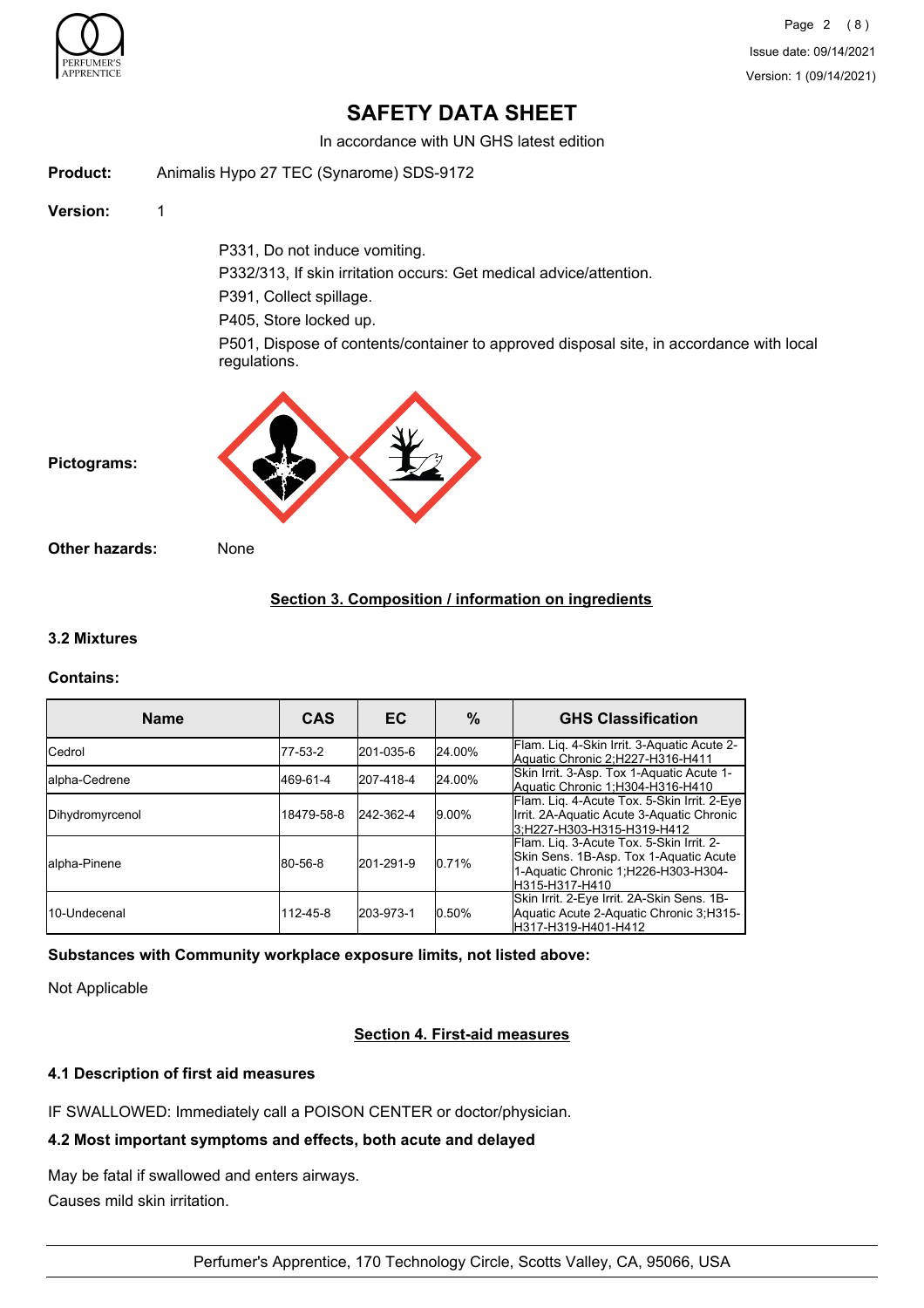

In accordance with UN GHS latest edition

**Product:** Animalis Hypo 27 TEC (Synarome) SDS-9172

**Version:** 1

## **4.3 Indication of any immediate medical attention and special treatment needed**

None expected, see Section 4.1 for further information.

## **SECTION 5: Firefighting measures**

#### **5.1 Extinguishing media**

Suitable media: Carbon dioxide, Dry chemical, Foam.

#### **5.2 Special hazards arising from the substance or mixture**

In case of fire, may be liberated: Carbon monoxide, Unidentified organic compounds.

#### **5.3 Advice for fire fighters:**

In case of insufficient ventilation, wear suitable respiratory equipment.

#### **Section 6. Accidental release measures**

#### **6.1 Personal precautions, protective equipment and emergency procedures:**

Avoid inhalation. Avoid contact with skin and eyes. See protective measures under Section 7 and 8.

#### **6.2 Environmental precautions:**

Keep away from drains, surface and ground water, and soil.

#### **6.3 Methods and material for containment and cleaning up:**

Remove ignition sources. Provide adequate ventilation. Avoid excessive inhalation of vapours. Contain spillage immediately by use of sand or inert powder. Dispose of according to local regulations.

#### **6.4 Reference to other sections:**

Also refer to sections 8 and 13.

## **Section 7. Handling and storage**

#### **7.1 Precautions for safe handling:**

Keep away from heat, sparks, open flames and hot surfaces. - No smoking. Use personal protective equipment as required. Use in accordance with good manufacturing and industrial hygiene practices. Use in areas with adequate ventilation Do not eat, drink or smoke when using this product.

#### **7.2 Conditions for safe storage, including any incompatibilities:**

Store in a well-ventilated place. Keep container tightly closed. Keep cool. Ground/bond container and receiving equipment. Use explosion-proof electrical, ventilating and lighting equipment. Use only non-sparking tools. Take precautionary measures against static discharge.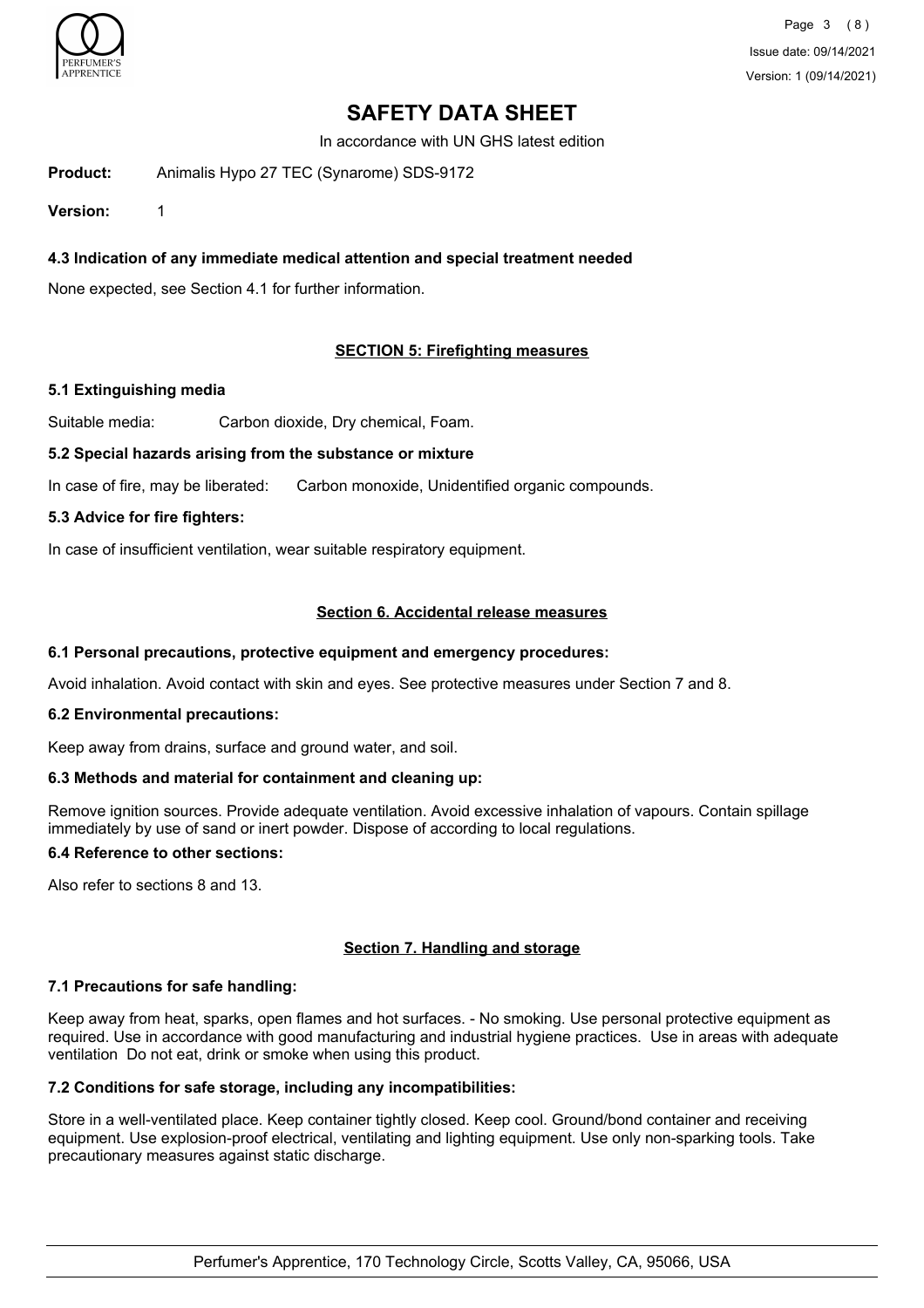

In accordance with UN GHS latest edition

**Product:** Animalis Hypo 27 TEC (Synarome) SDS-9172

**Version:** 1

**7.3 Specific end use(s):**

Fragrances: Use in accordance with good manufacturing and industrial hygiene practices.

## **Section 8. Exposure controls/personal protection**

#### **8.1 Control parameters**

Workplace exposure limits: Not Applicable

#### **8.2 Exposure Controls**

#### **Eye / Skin Protection**

Wear protective gloves/eye protection/face protection

#### **Respiratory Protection**

Under normal conditions of use and where adequate ventilation is available to prevent build up of excessive vapour, this material should not require special engineering controls. However, in conditions of high or prolonged use, or high temperature or other conditions which increase exposure, the following engineering controls can be used to minimise exposure to personnel: a) Increase ventilation of the area with local exhaust ventilation. b) Personnel can use an approved, appropriately fitted respirator with organic vapour cartridge or canisters and particulate filters. c) Use closed systems for transferring and processing this material.

Also refer to Sections 2 and 7.

### **Section 9. Physical and chemical properties**

#### **9.1 Information on basic physical and chemical properties**

| Appearance:                    | Not determined |
|--------------------------------|----------------|
| Odour:                         | Not determined |
| pH:                            | Not determined |
| Initial boiling point / range: | Not determined |
| Flash point:                   | 94 °C          |
| Vapour pressure:               | Not determined |
| <b>Relative density:</b>       | Not determined |
| Solubility(ies):               | Not determined |
| 9.2 Other information:         | None available |

#### **Section 10. Stability and reactivity**

#### **10.1 Reactivity:**

Presents no significant reactivity hazard, by itself or in contact with water.

#### **10.2 Chemical stability:**

Good stability under normal storage conditions.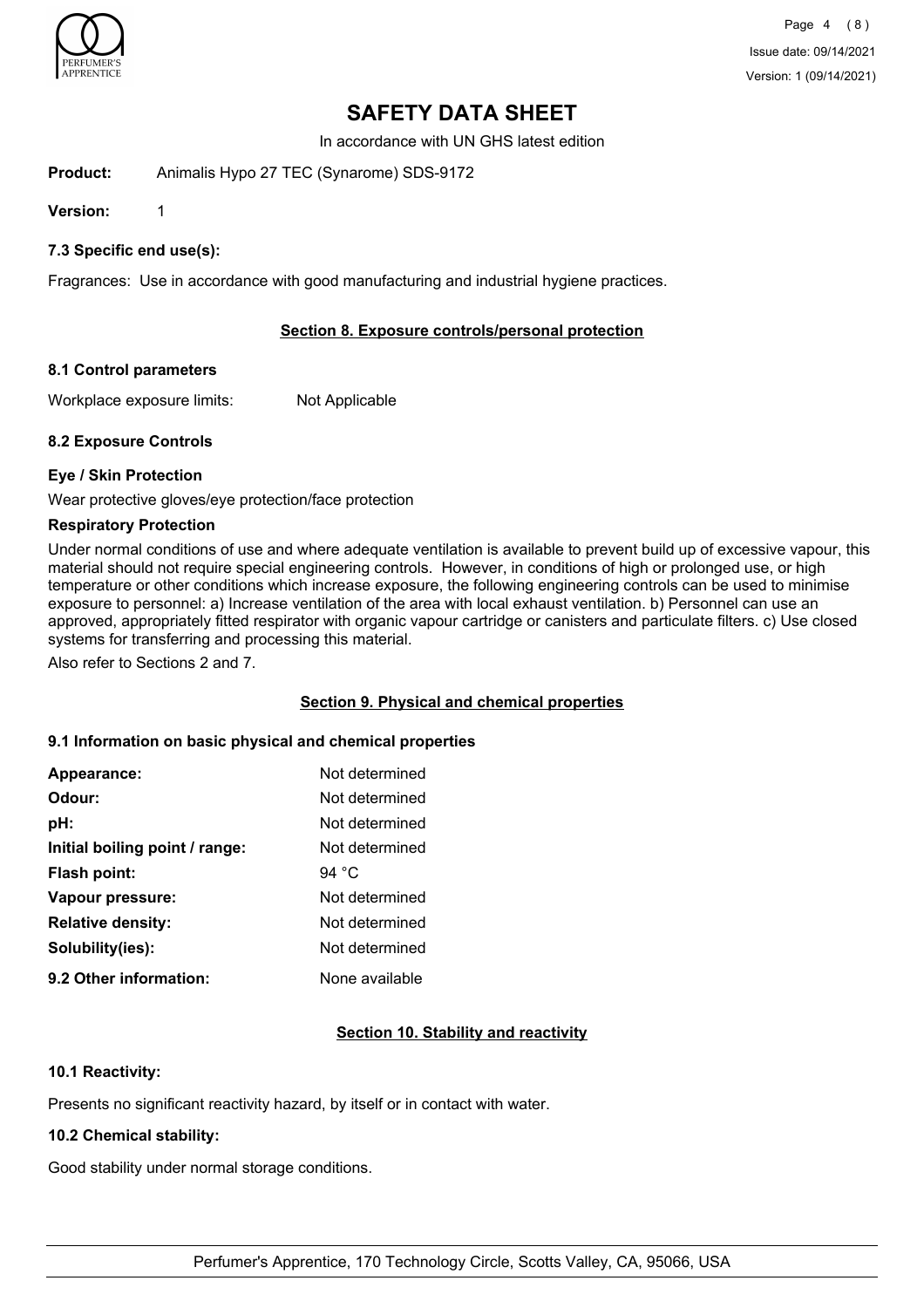

Page 5 (8) Issue date: 09/14/2021 Version: 1 (09/14/2021)

## **SAFETY DATA SHEET**

In accordance with UN GHS latest edition

**Product:** Animalis Hypo 27 TEC (Synarome) SDS-9172

**Version:** 1

**10.3 Possibility of hazardous reactions:**

Not expected under normal conditions of use.

## **10.4 Conditions to avoid:**

Avoid extreme heat.

#### **10.5 Incompatible materials:**

Avoid contact with strong acids, alkalis or oxidising agents.

### **10.6 Hazardous decomposition products:**

Not expected.

#### **Section 11. Toxicological information**

## **11.1 Information on toxicological effects**

This mixture has not been tested as a whole for health effects. The health effects have been calculated using the methods outlined in UN GHS.

May be fatal if swallowed and enters airways.

Causes mild skin irritation.

| Assumed Toxicity Value (LD50 or ATE) for Acute Oral Toxicity:              | >5000          |
|----------------------------------------------------------------------------|----------------|
| Assumed Toxicity Value (LD50 or ATE) for Acute Dermal Toxicity:            | Not Applicable |
| <b>Assumed Toxicity Value (LC50 or ATE) for Acute Inhalation Toxicity:</b> | Not Available  |
| <b>Inhalation Route:</b>                                                   | Not Available  |

#### **Information about hazardous ingredients in the mixture**

Not Applicable

Refer to Sections 2 and 3 for additional information.

## **Section 12. Ecological information**

#### **12.1 Toxicity:**

Very toxic to aquatic life with long lasting effects.

- **12.2 Persistence and degradability:** Not available
- **12.3 Bioaccumulative potential:** Not available
- **12.4 Mobility in soil:** Not available

#### **12.5 Results of PBT and vPvB assessment:**

This substance does not meet the PBT/vPvB criteria of REACH, annex XIII.

**12.6 Other adverse effects:** Not available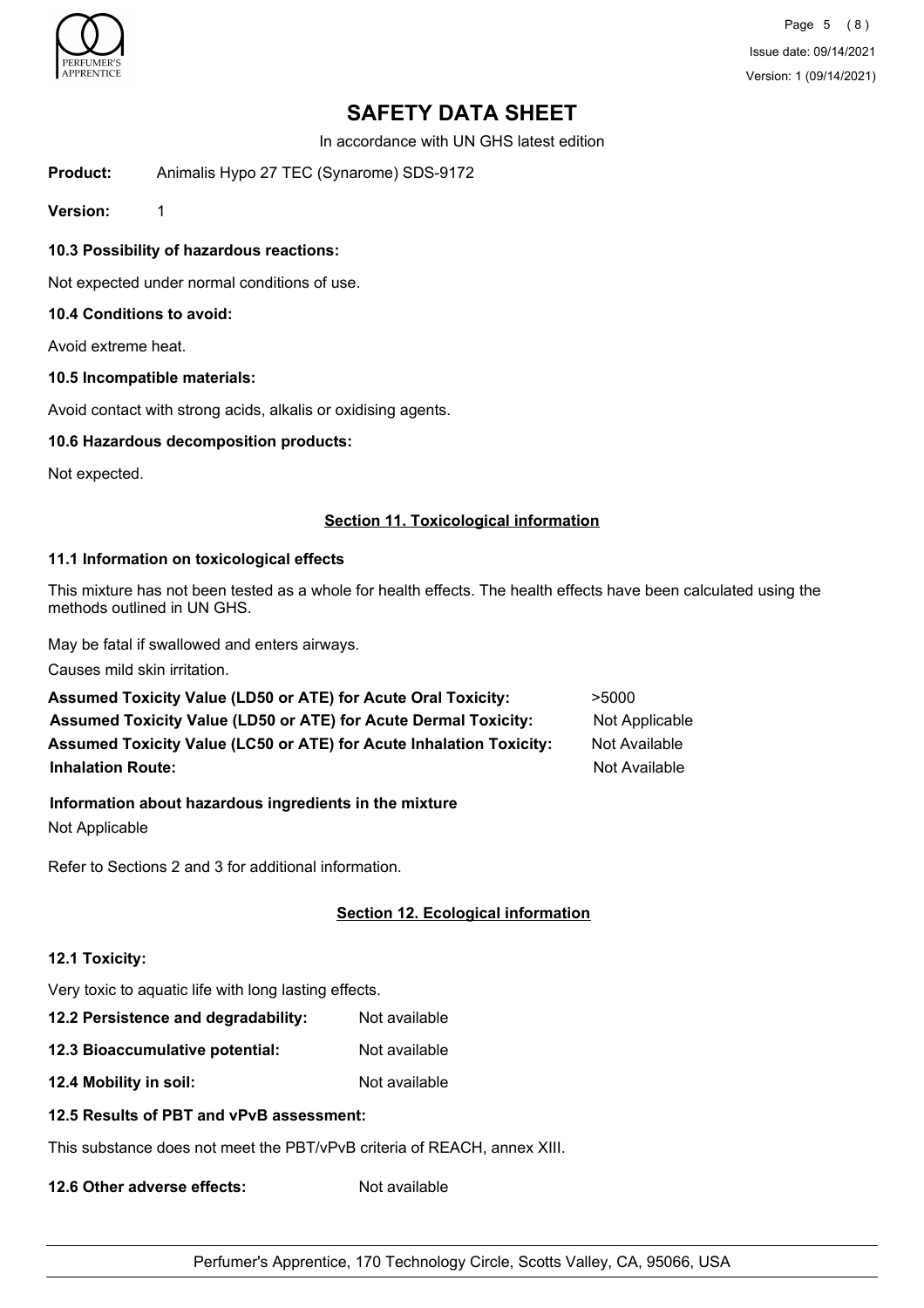

In accordance with UN GHS latest edition

**Product:** Animalis Hypo 27 TEC (Synarome) SDS-9172

**Version:** 1

### **Section 13. Disposal considerations**

#### **13.1 Waste treatment methods:**

Dispose of in accordance with local regulations. Avoid disposing into drainage systems and into the environment. Empty containers should be taken to an approved waste handling site for recycling or disposal.

#### **Section 14. Transport information**

| UN3082                                                                         |
|--------------------------------------------------------------------------------|
| ENVIRONMENTALLY HAZARDOUS SUBSTANCE, LIQUID, N.O.S.<br>(alpha-Cedrene, Cedrol) |
| 9                                                                              |
| -                                                                              |
| Ш                                                                              |
| This is an environmentally hazardous substance.                                |
| None additional                                                                |
|                                                                                |

#### **14.7 Transport in bulk according to Annex II of MARPOL73/78 and the IBC Code:**

Not applicable

#### **Section 15. Regulatory information**

#### **15.1 Safety, health and environmental regulations/legislation specific for the substance or mixture**

None additional

#### **15.2 Chemical Safety Assessment**

A Chemical Safety Assessment has not been carried out for this product.

### **Section 16. Other information**

| <b>Concentration % Limits:</b>  | EH A1=10.39% EH A2=1.03% EH A3=0.10279817% EH C1=10.39% EH<br>$C2 = 1.03\%$ EH C3=0.10279817% EH C4=9.13% SCI 3=6.66% AH 1=40.<br>40% |
|---------------------------------|---------------------------------------------------------------------------------------------------------------------------------------|
| <b>Total Fractional Values:</b> | EH A1=9.63 EH A2=97.24 EH A3=972.78 EH C1=9.63 EH C2=97.24 EH<br>C3=972.78 EH C4=10.95 SCI 3=15.01 AH 1=2.48                          |

#### **Key to revisions:**

Not applicable

### **Key to abbreviations:**

| <b>Abbreviation</b> | <b>Meaning</b>                                                 |
|---------------------|----------------------------------------------------------------|
| Acute Tox. 5        | Acute Toxicity - Oral Category 5                               |
| Aquatic Acute 1     | Hazardous to the Aquatic Environment - Acute Hazard Category 1 |
| Aquatic Acute 2     | Hazardous to the Aquatic Environment - Acute Hazard Category 2 |
| Aquatic Acute 3     | Hazardous to the Aquatic Environment - Acute Hazard Category 3 |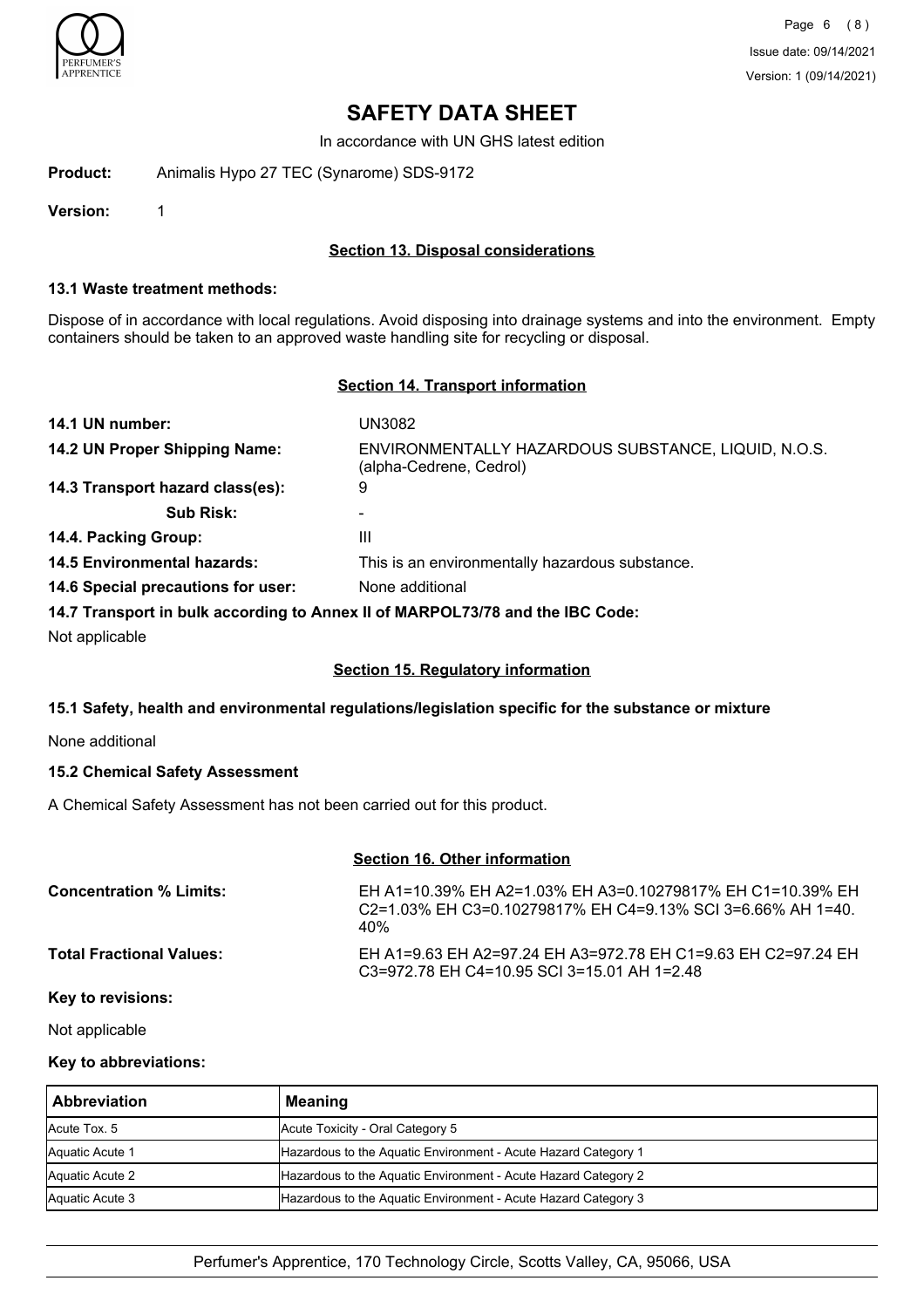

In accordance with UN GHS latest edition

## **Product:** Animalis Hypo 27 TEC (Synarome) SDS-9172

#### **Version:** 1

| Aquatic Chronic 1 | Hazardous to the Aquatic Environment - Long-term Hazard Category 1                                                                  |
|-------------------|-------------------------------------------------------------------------------------------------------------------------------------|
| Aquatic Chronic 2 | Hazardous to the Aquatic Environment - Long-term Hazard Category 2                                                                  |
| Aquatic Chronic 3 | Hazardous to the Aquatic Environment - Long-term Hazard Category 3                                                                  |
| Asp. Tox 1        | Aspiration Hazard Category 1                                                                                                        |
| Eye Irrit. 2A     | Eye Damage / Irritation Category 2A                                                                                                 |
| Flam. Liq. 3      | Flammable Liquid, Hazard Category 3                                                                                                 |
| Flam. Liq. 4      | Flammable Liquid, Hazard Category 4                                                                                                 |
| H226              | Flammable liquid and vapour.                                                                                                        |
| H <sub>227</sub>  | Combustible liquid.                                                                                                                 |
| H303              | May be harmful if swallowed.                                                                                                        |
| H304              | May be fatal if swallowed and enters airways.                                                                                       |
| H315              | Causes skin irritation.                                                                                                             |
| H316              | Causes mild skin irritation.                                                                                                        |
| H317              | May cause an allergic skin reaction.                                                                                                |
| H319              | Causes serious eye irritation.                                                                                                      |
| H401              | Toxic to aquatic life.                                                                                                              |
| H410              | Very toxic to aquatic life with long lasting effects.                                                                               |
| H411              | Toxic to aquatic life with long lasting effects.                                                                                    |
| H412              | Harmful to aquatic life with long lasting effects.                                                                                  |
| P210              | Keep away from heat, sparks, open flames and hot surfaces. - No smoking.                                                            |
| P233              | Keep container tightly closed.                                                                                                      |
| P240              | Ground/bond container and receiving equipment.                                                                                      |
| P241              | Use explosion-proof electrical, ventilating and lighting equipment.                                                                 |
| P242              | Use only non-sparking tools.                                                                                                        |
| P243              | Take precautionary measures against static discharge.                                                                               |
| P <sub>261</sub>  | Avoid breathing vapour or dust.                                                                                                     |
| P <sub>264</sub>  | Wash hands and other contacted skin thoroughly after handling.                                                                      |
| P272              | Contaminated work clothing should not be allowed out of the workplace.                                                              |
| P273              | Avoid release to the environment.                                                                                                   |
| P280              | Wear protective gloves/eye protection/face protection.                                                                              |
| P301/310          | IF SWALLOWED: Immediately call a POISON CENTER or doctor/physician.                                                                 |
| P302/352          | IF ON SKIN: Wash with plenty of soap and water.                                                                                     |
| P303/361/353      | IF ON SKIN (or hair): Remove/take off immediately all contaminated clothing. Rinse skin with water/shower.                          |
| P305/351/338      | IF IN EYES: Rinse cautiously with water for several minutes. Remove contact lenses, if present and easy to<br>do. Continue rinsing. |
| P312              | Call a POISON CENTRE or doctor/physician if you feel unwell.                                                                        |
| P331              | Do not induce vomiting.                                                                                                             |
| P332/313          | If skin irritation occurs: Get medical advice/attention.                                                                            |
| P333/313          | If skin irritation or rash occurs: Get medical advice/attention.                                                                    |
| P337/313          | If eye irritation persists: Get medical advice/attention.                                                                           |
| P362              | Take off contaminated clothing and wash before reuse.                                                                               |
| P370/378          | In case of fire: Use carbon dioxide, dry chemical, foam for extinction.                                                             |
| P391              | Collect spillage.                                                                                                                   |
|                   |                                                                                                                                     |